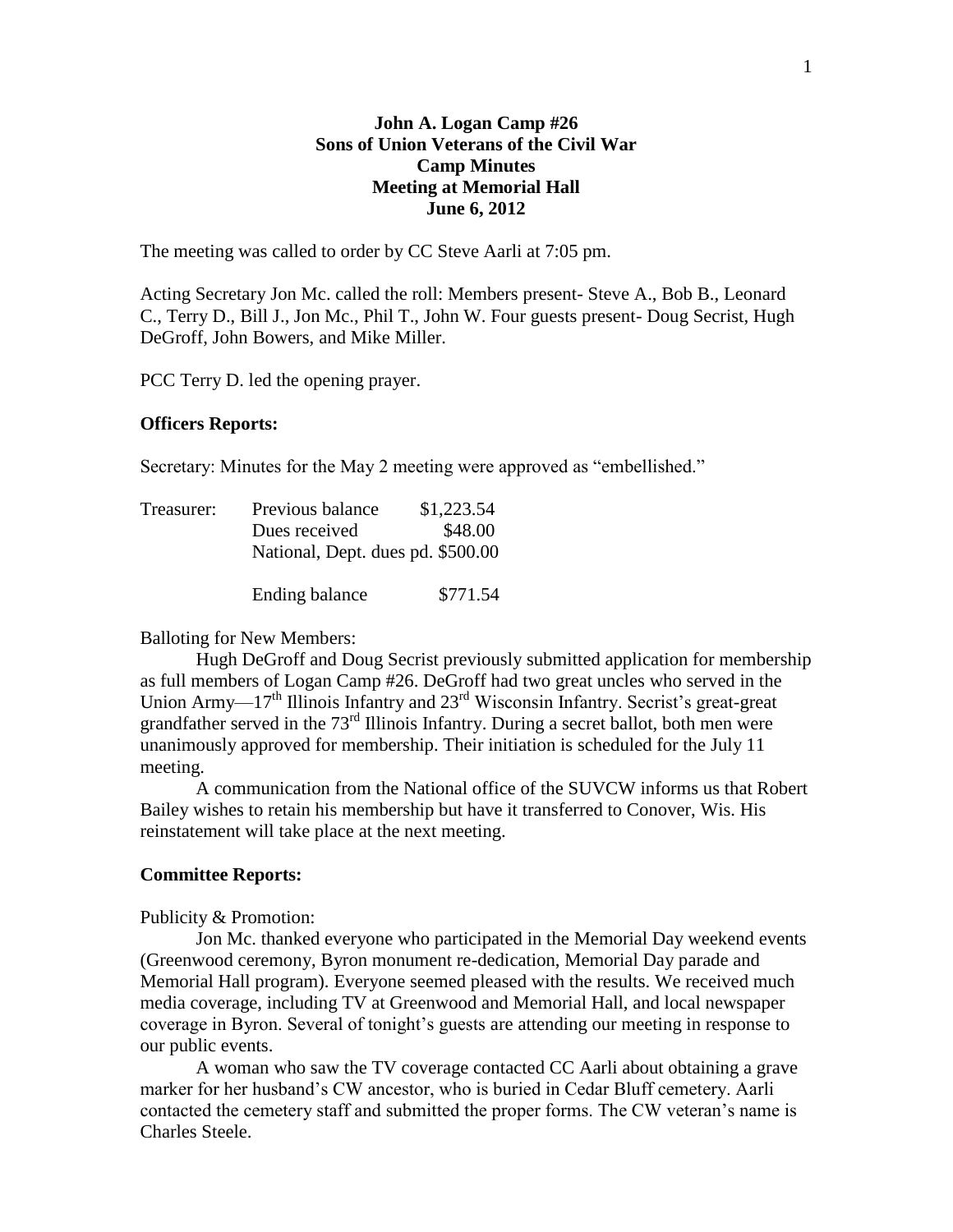ROTC: CC Aarli attended ceremonies at Auburn high school in which **Auburn** students received recognition from our Camp.

By-Laws: Copies of the Camp By-Laws, as amended on May 2, were sent by CC Aarli to all members via email last week.

## Monuments & Memorials:

Com. Chmn. Phil T. congratulated everyone on their efforts to restore and rededicate the CW monument in Byron. The local citizens were also impressed, some expressing regret that the ceremony had not gotten enough pre-publicity so others could attend. Another ceremony is being planned for October, 2012, to commemorate the  $150<sup>th</sup>$ anniversary of the monument's original construction.

The next monument to receive our attention is in Lena, IL. Phil T. and Bill J. will inspect it before the July meeting.

Jon Mc. called the Camp's attention to an event this weekend. A Freeport high school student, Austin Bower, has organized a fundraiser for Saturday, June 9, to collect money to help repair the CW Soldiers' Monument at the Stephenson County Courthouse. A motion to donate \$50 from Logan Camp to Bower's fundraising campaign passed unanimously. CC Aarli will attend Saturday's event and present the check to Bower. He will also invite Bower to attend a future Camp meeting. We may apply for grant money from the National office to help with this effort in the future.

PDC Dyer reported that the Ladies Auxiliary has obtained a donor (Marianne Smith) to purchase and install a lit flagpole at the GAR plot in Greenwood Cemetery.

## **Communications:**

CC Aarli requested that members submit photos from recent Camp events to be used on the website, in *The Banner,* and in the Department & Camp newsletters. Jon Mc. gave him a CD with photos from all Memorial Day weekend events, to be forwarded to the various publications.

CC Aarli received information from the Department of N. Carolina soliciting funds to be used to erect a monument to Union soldiers at the Bentonville Battlefield State Historical Site. He will send out an email with details.

#### **New Business:**

PDC Dyer reminds us that we will have a Camp display and tent set up near the Chamberlain Hotel at Midway Village Museum for their Chautauqua event this weekend, June 9 & 10. We are portraying a GAR encampment, so attendees should come dressed appropriately (white shirt, vest, and kepi). Bill J., Terry D., Leonard C., John W., and Dave E. plan to attend.

We are invited to join a Madison, WI, group on June 30 to commemorate the first GAR event held in Wisconsin. It will be held at the Camp Randall arch in Madison. The 1<sup>st</sup> Brigade Band will perform.

On Saturday, June 23, we are invited to attend Department of Illinois ceremonies in Worden, IL (south of Springfield), to dedicate a CW memorial which will include a 4X8 inscribed stone tablet in a plaza with flagpoles. To arrive in time for ceremonies at 10:00 am, we will need to leave Rockford by 4:00 am (yawn!). Contact PDC Dyer if you plan to attend.